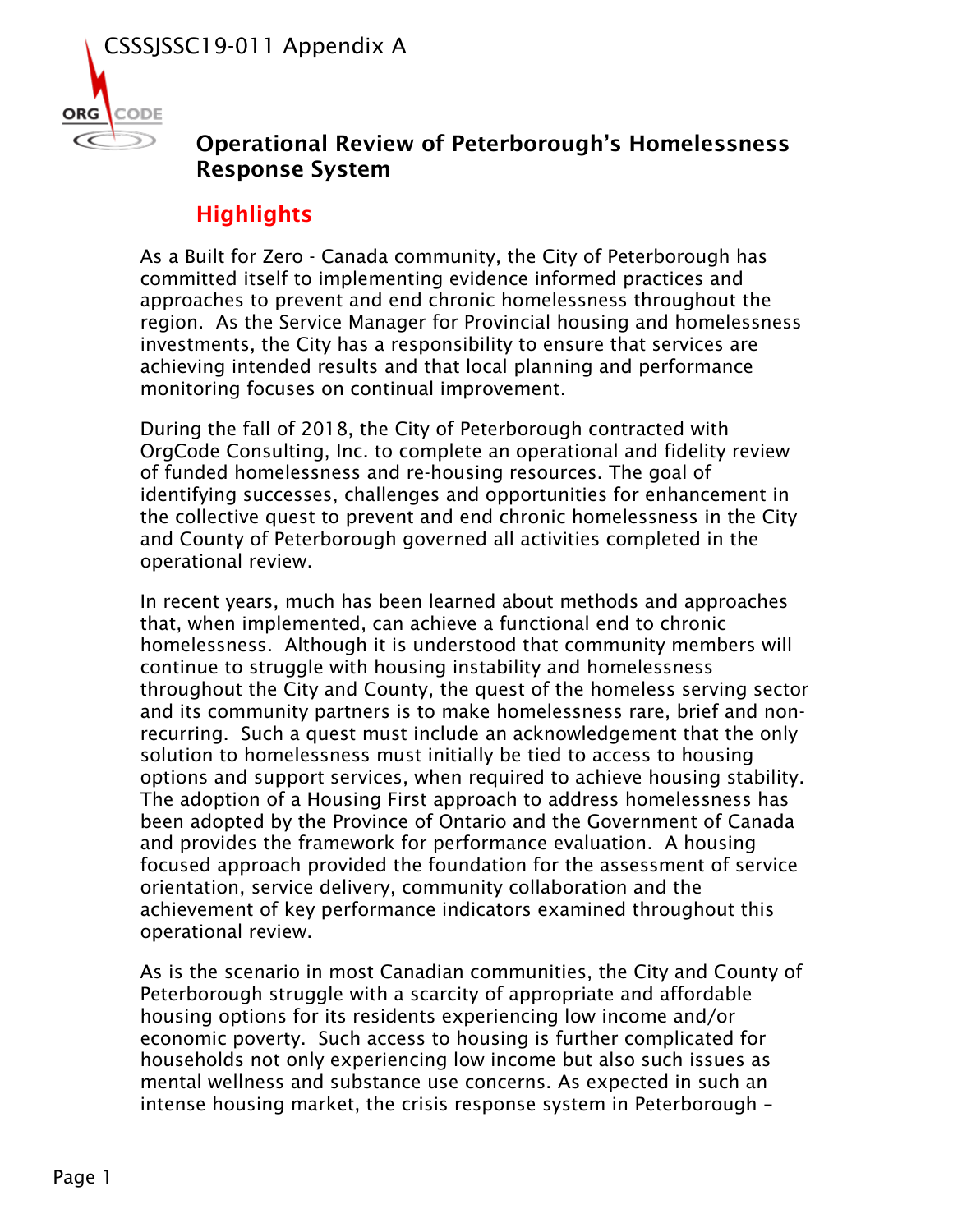emergency shelters, outreach activities, meal programs, drop-in centres, emergency response services, etc. - feels and absorbs the pressures of homelessness in the community. Fostering a highly effective crisis response system in Peterborough has demanded a huge proportion of Peterborough's finite housing and homelessness investment locally. For example, in comparing Peterborough's shelter funding with other sister cities, it is apparent that the number of shelter beds and the annual investment committed to this sector is much higher than other cities, when examined on a per capita basis. Shelter, outreach and drop-in centre operators were identified as committed to serving individuals, youth and families experiencing a housing crisis and demonstrating high vulnerabilities. Much has been learned over the last 2 years about the role of crisis responses in preventing and ending homelessness and so many revisions are currently being implemented. During the operational review, however, it was clear that *in examining the adoption of promising and best practices for shelter, outreach and drop-in services, it is evident that Peterborough is still in the early stages of becoming housing focused and aligning to the main currents of thought and practice related to preventing and ending homelessness.* 

Coordinated Access has been identified as a primary process that assists communities in coordinating and optimizing the available finite resources to efficiently and effectively connect people to the most appropriate available interventions that will quickly end their chronic homelessness, with priority given to people that demonstrate the greatest levels of vulnerability. As a Built for Zero - Canada community, Peterborough's Coordinated Access process is transforming into a quality, real-time asset in the local work to prevent and end homelessness. Data collection and analysis is continuing to enhance efforts to better understand the inflow of people into homelessness and the outflow back to housing within the community.

Re-Housing programs that provide stabilization supports to people who need assistance in finding and maintaining housing are demonstrating professional practices and fidelity to practice in Peterborough. Many of the most vulnerable youth and adults have been assisted in their successful return to housing stability over the last 5 years and the alignment to best practice has improved tremendously. Limited access to affordable and appropriate housing options, however, continues to create challenges for participants and staff trying to navigate the private housing market. Access to rent geared to income and specifically built affordable units are extremely limited and the lack of permanent supportive housing options locally create immense challenges for the agencies and programs trying to provide the intensity and frequency of supports required for households living in scattered sites. Many of these households would benefit from dedicated Permanent Supportive Housing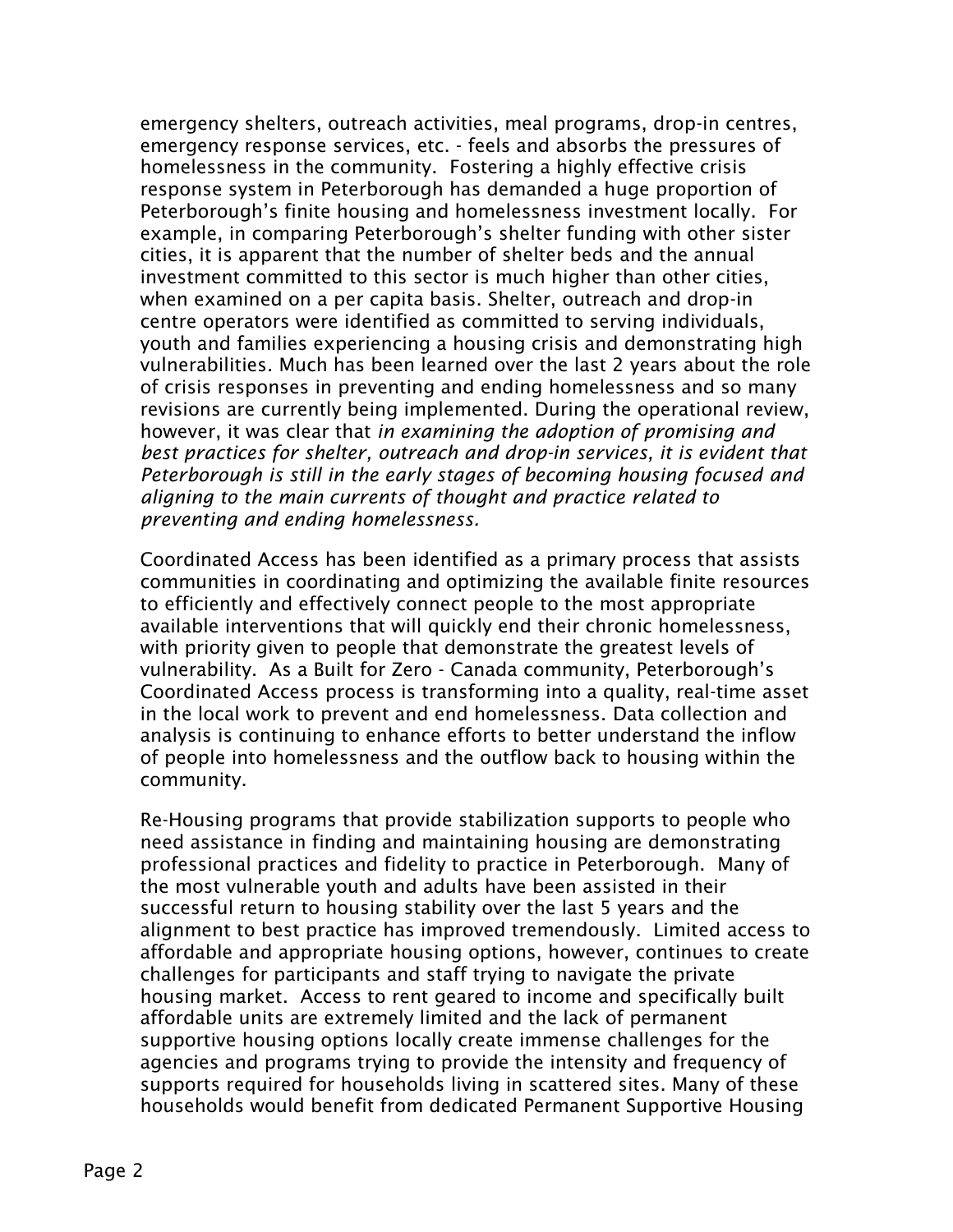programming and currently access to the limited available options is insufficient to meet demands. Centralized housing location activities and improved access to affordable and supportive housing options locally will be required in the very near future to support the goal of achieving functional zero in chronic homelessness.

As the identified Service Manager for Provincial investments, the City of Peterborough has done an admirable job in fostering an alignment to evidence informed practices while remaining responsive to the local realities and unique pressures impacting the homelessness system of care. As is the scenario for all Service Managers, however, the challenge of preventing and ending chronic homelessness by 2025 will continue to demand transformation, performance management and operational oversight within its administration of services but also in the programs and community partners that it funds and supports throughout the region. A continual improvement framework will enhance consistency in evidence informed approaches, quality reporting of outcomes and the provision of essential professional development opportunities.

The following recommendations are provided to assist the City and County of Peterborough in accelerating its work to prevent and end chronic homelessness for its most vulnerable community members, while also decreasing the economic, social and human costs of homelessness for all community members.

- 1) The City of Peterborough is encouraged to adopt and implement a performance management framework that will incorporate standard operating procedures, management supports, quality control and quality assurance strategies for itself and its funded programs/resources. The monitoring of key performance indicators for each investment will be essential in monitoring local progress. Such an impact driven framework will enhance transparency, accountability and collaboration while also improving stability and housing outcomes for residents.
- 2) The transformation to housing focused sheltering, outreach and dropin services must continue locally to ensure that any services or initiatives that may inadvertently cause people to remain stuck in homelessness is removed. Operating as a connection to permanent housing solutions must be identified and activated as the work of all partners.
- 3) The Service Manager and its community partners must enhance the relationship between the homeless serving sector and the social/affordable housing sector. Without an improved relationship, which provides formalized access to available housing options, many